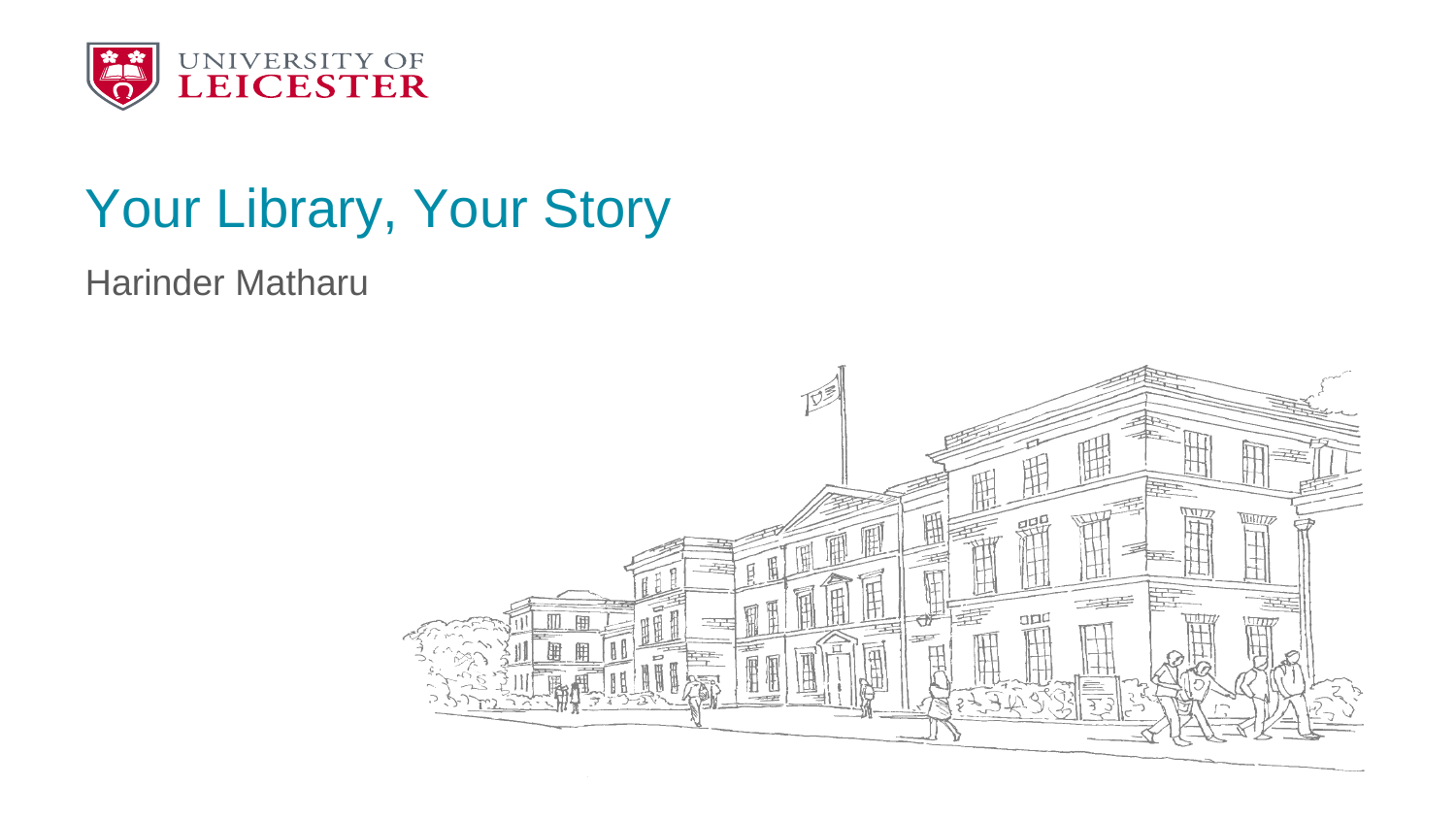### **The Library in the life of a student**

**Working with Students as Partners**

**Improving Student Engagement** 

**Enhancing Student Experience** 

**Understanding students using ethnographic techniques: User Experience** 

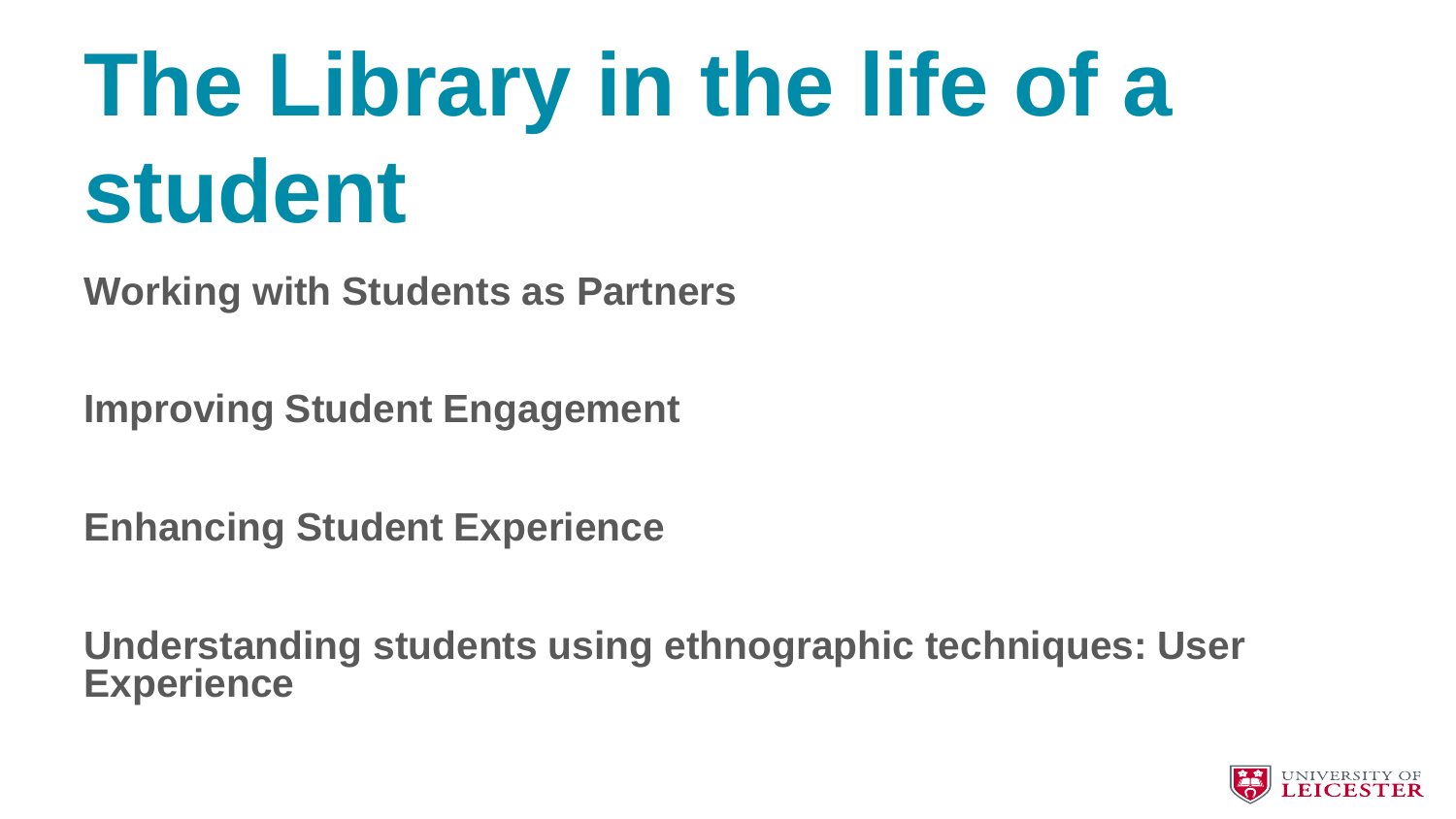# **Engaging Users** COMMUNITY OUTREACH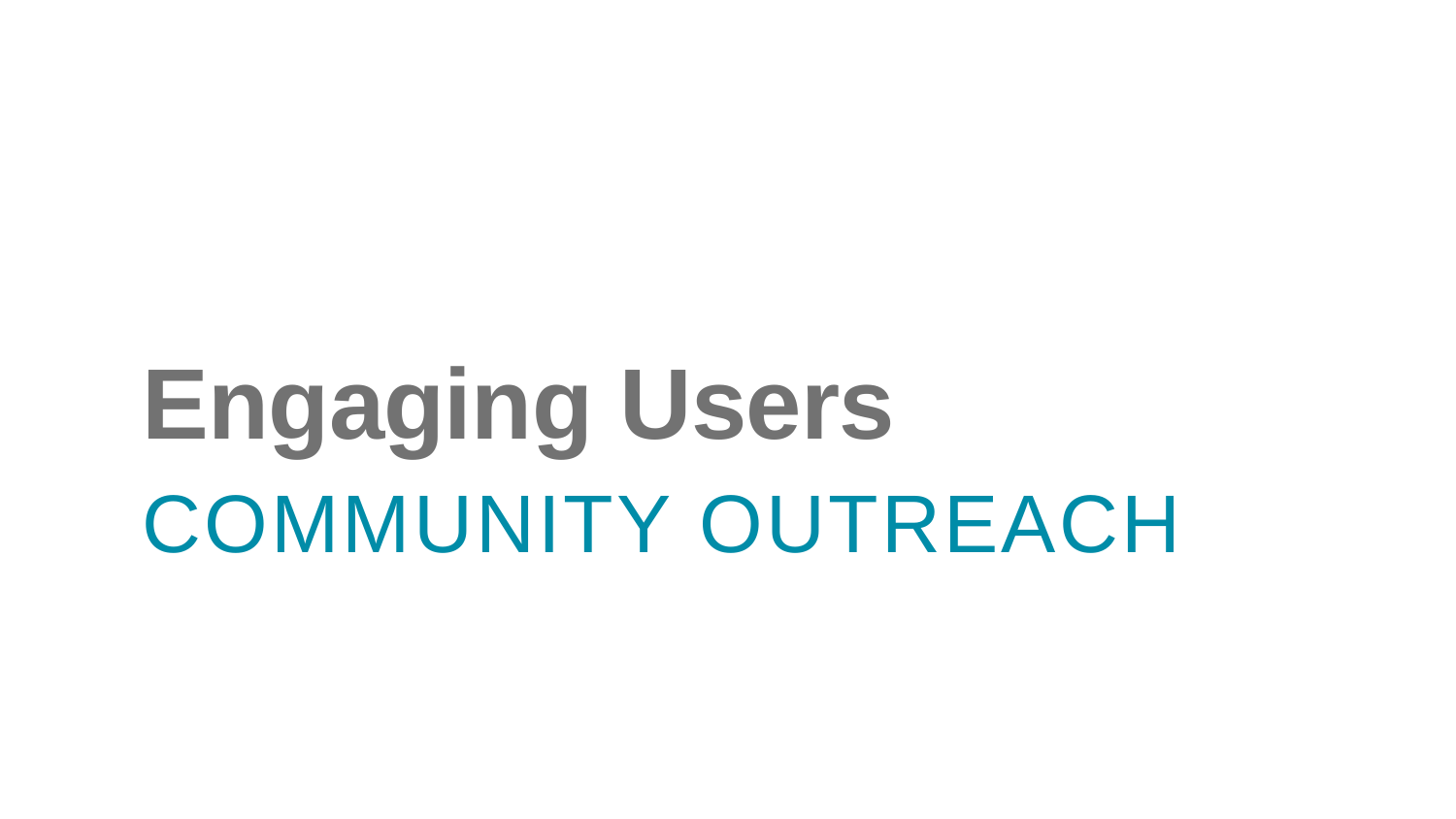| Course<br><b>Reps</b>                | <b>Autistic</b><br>Spectrum<br><b>Society</b> | <b>Student</b><br>Groups      | Read at<br>Leicester          |
|--------------------------------------|-----------------------------------------------|-------------------------------|-------------------------------|
| <b>Residential</b><br><b>Advisor</b> | <b>Student</b><br>Lifecycle<br>Project        | Sabbatical<br><b>officers</b> | Fabulous<br><b>First Year</b> |
| Students'<br>Union                   | <b>Academics</b>                              | <b>IT Services</b>            | <b>Careers</b>                |

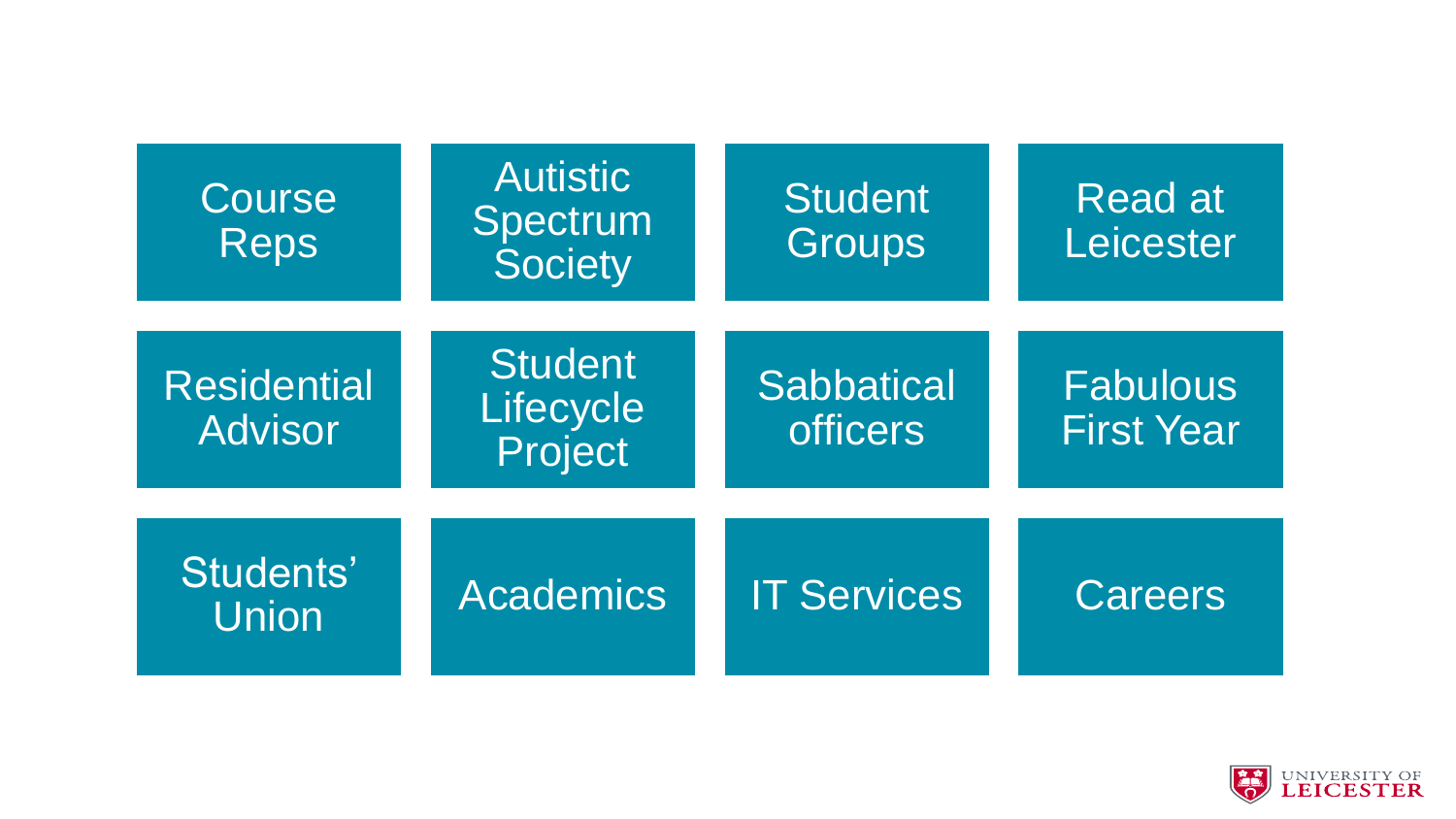# **Fabulous First Year**





### **1000 students engaged so far**

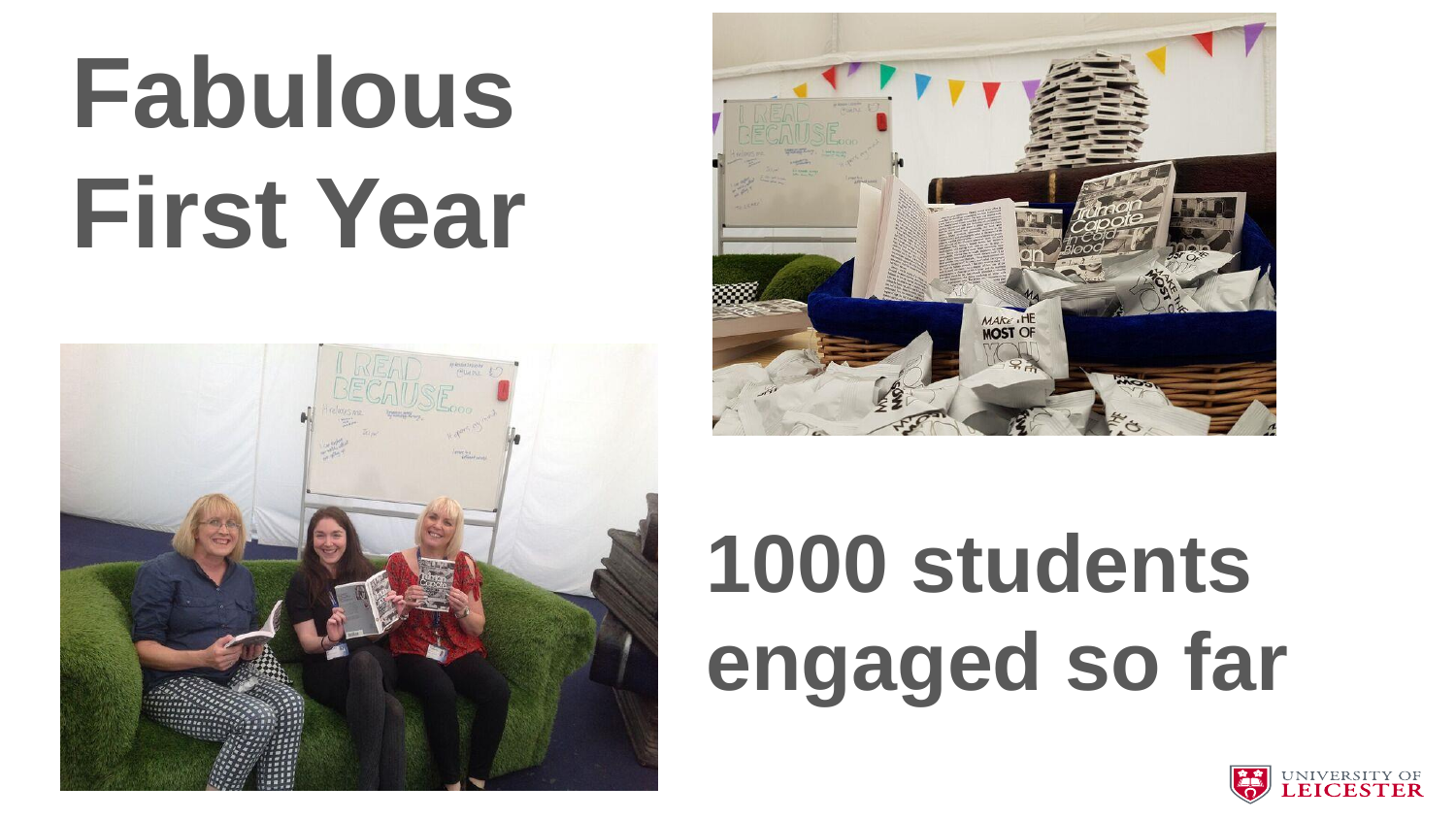

*'I am the incoming president of the Autistic Spectrum Society and wondered if we could meet to continue the discussion we had at the Q&A, during Autism Awareness Week?*

*- Autistic Spectrum Society* 

*'I've spoken to a few staff members about our plans, they've all responded positively to them. There have been a few good suggestions….one idea was getting your society to come in and do some training' - Library* 

*'Thank you for your email, we were really pleased to hear the (training) video was helpful….as we said, we would be happy to deliver training to your staff as a society.'*

*- Autistic Spectrum Society*

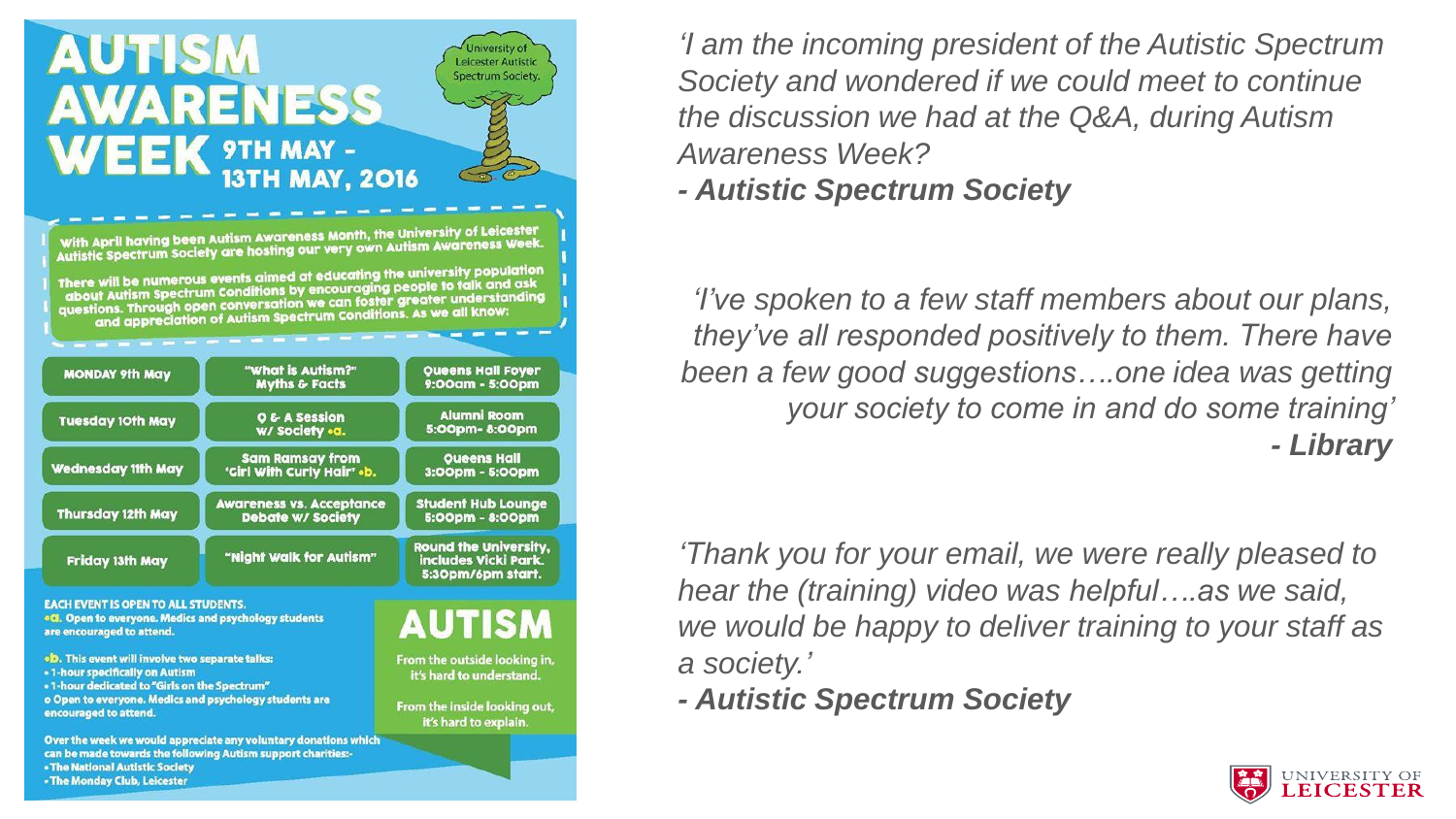# **Enhancing Experience** UNDERSTANDING NEEDS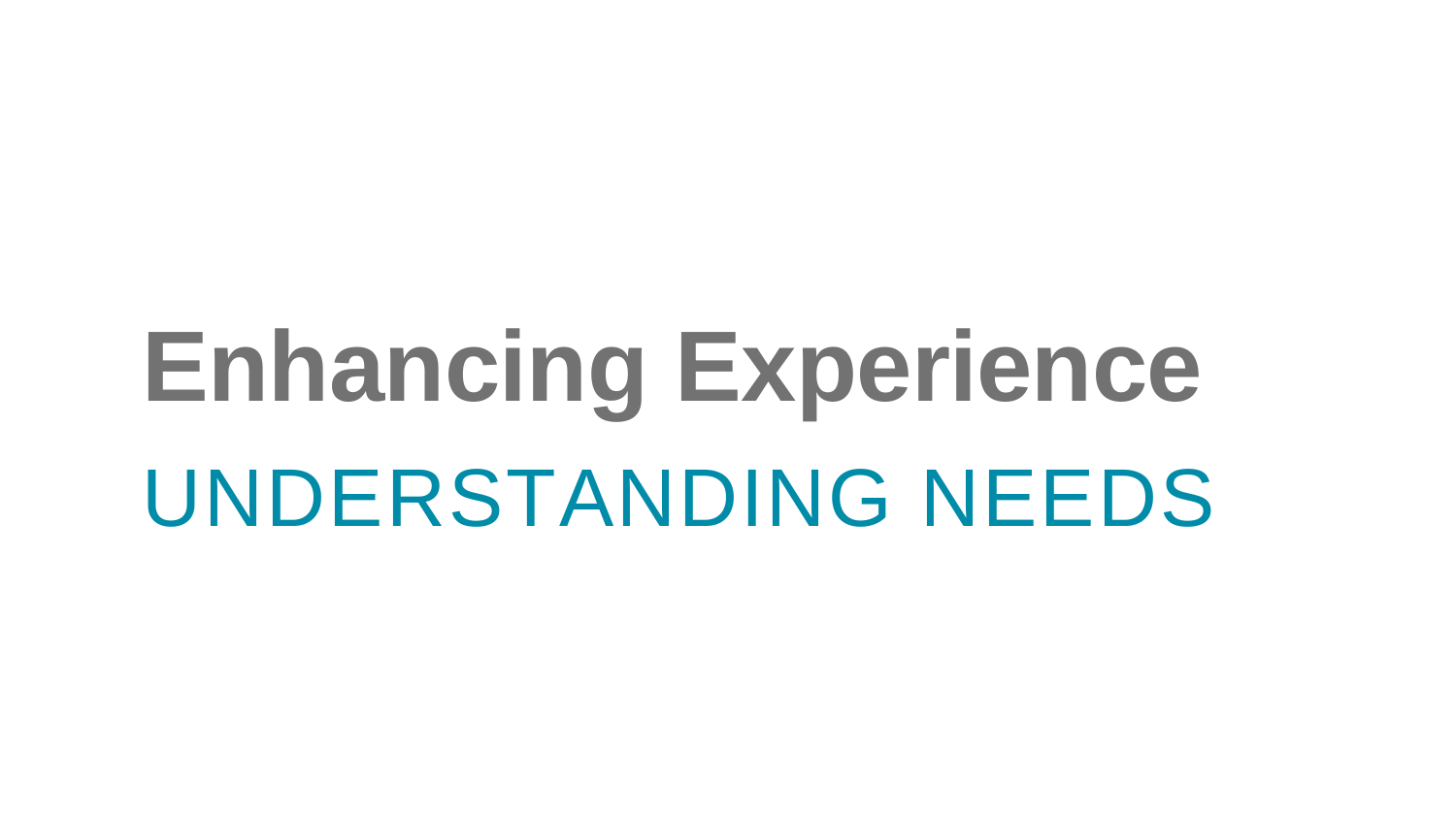

**Sit down meeting in the Library with the Society Committee and Union Sabbatical Officer** 

**Notes from Minutes:**

*Main priorities in order (to address individually each month)*

- *1) Autism-friendly study space*
- *2) Library access (e.g. finding things, IT support, etc.)*
- *3) Website testing*

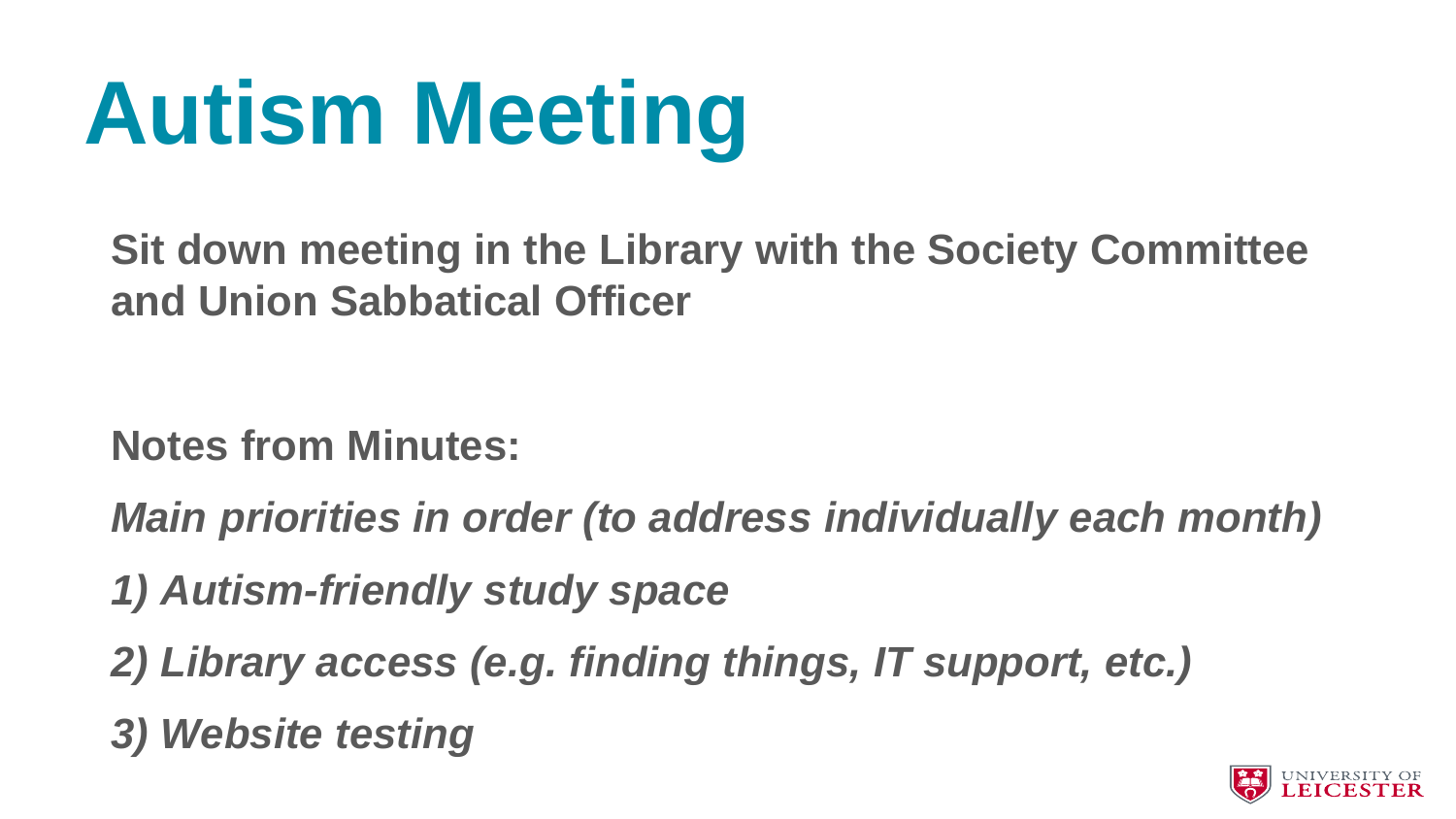# **Key Concerns Raised**

*'There are two main aspects of a person's life that are affected by autism: social communication and sensory issues.'*

*'In terms of studying in the library, it is the sensory issues that are most important.'*

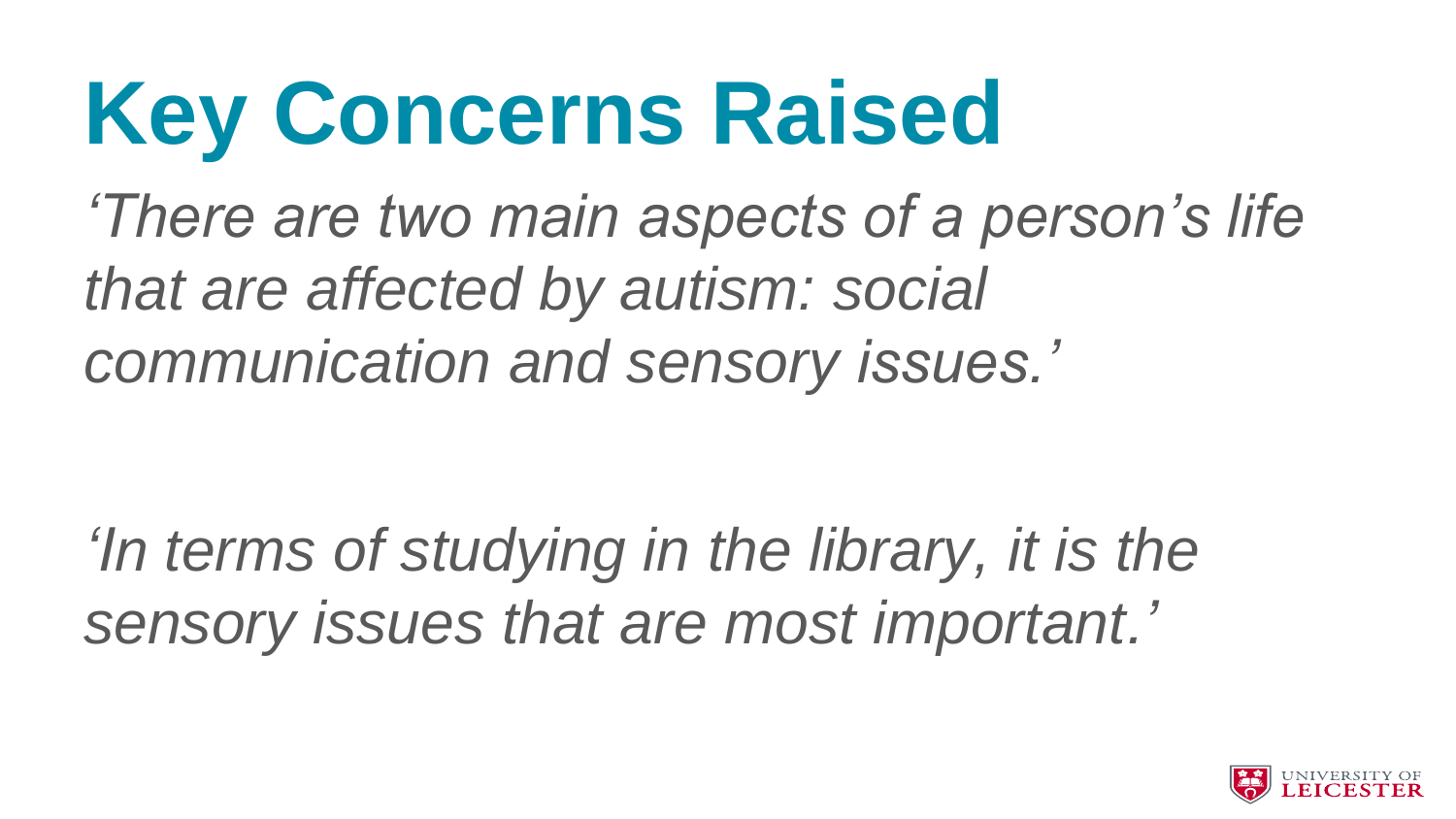# **Thoughts on the current situation**

*'Noise within the library currently is handled well with the quiet and silent zones. '*

*'The problem most members of the society have noticed when studying in the library is the lighting.'*

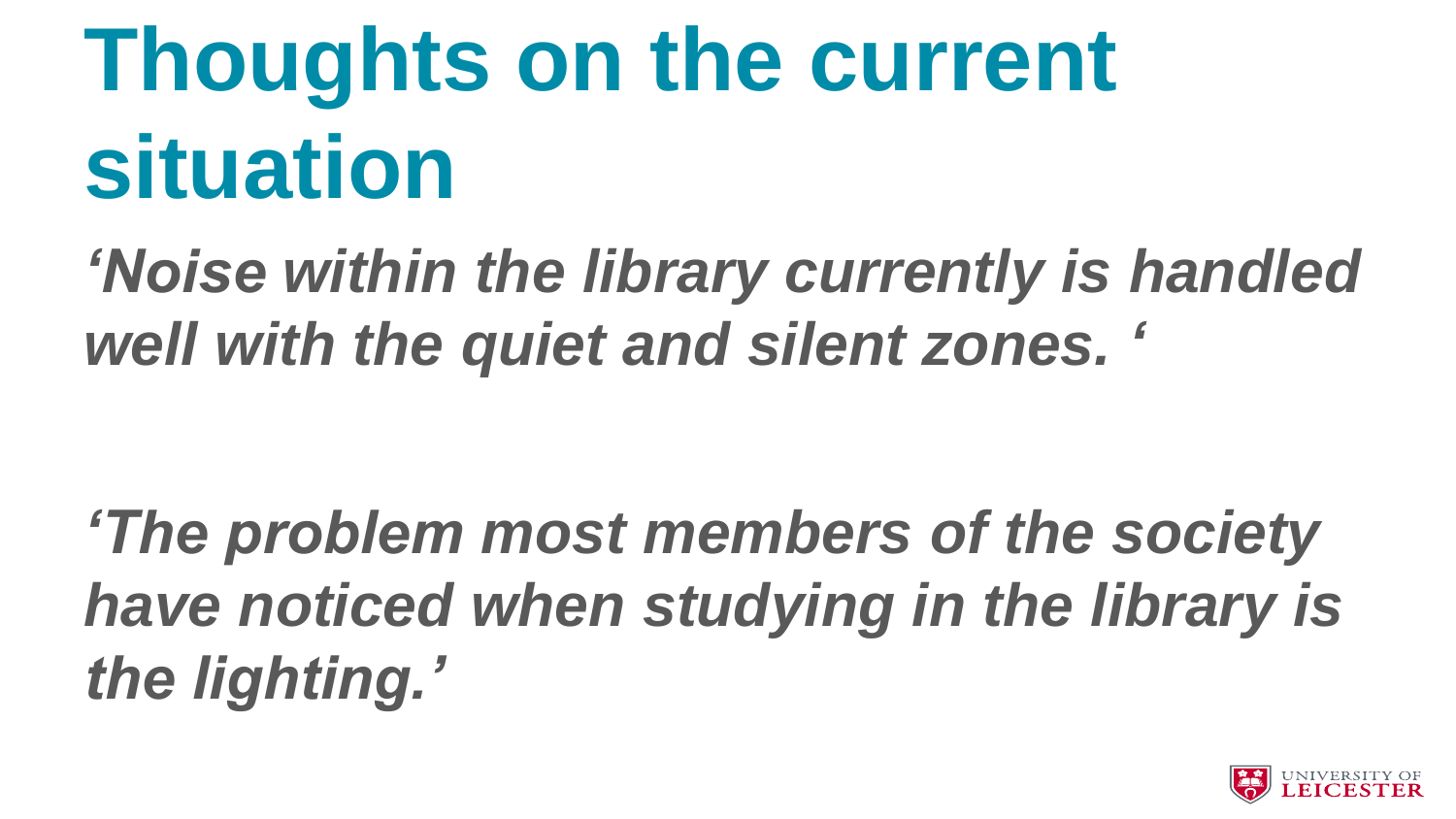# **Priorities moving forward**

*'Natural light, main room lights off and perhaps a lamp for each desk'*

*'A quiet room'*

*'No food/drink other than water to avoid strong smells (the usual library rules)'*

*'Reasonable non-extreme temperatures'*

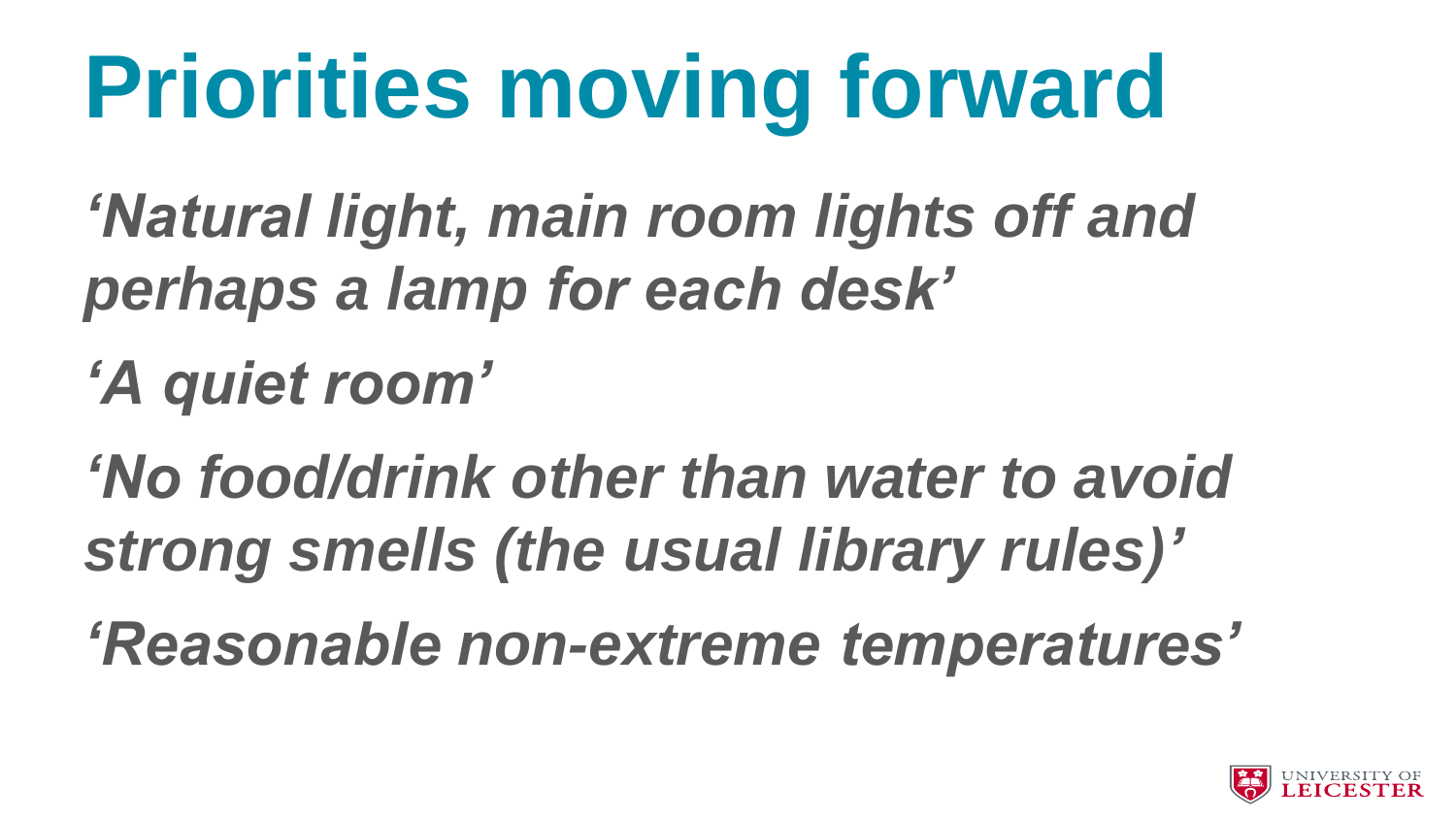# **Practical Suggestions**

*'Spread out desks to help avoid social anxiety of sitting next to unfamiliar people maybe something like booths for privacy and reducing light when needed'*

*'Depending how this works with the need for natural light'*

*'Find a suitable working space on campus during peak times at the Library'*

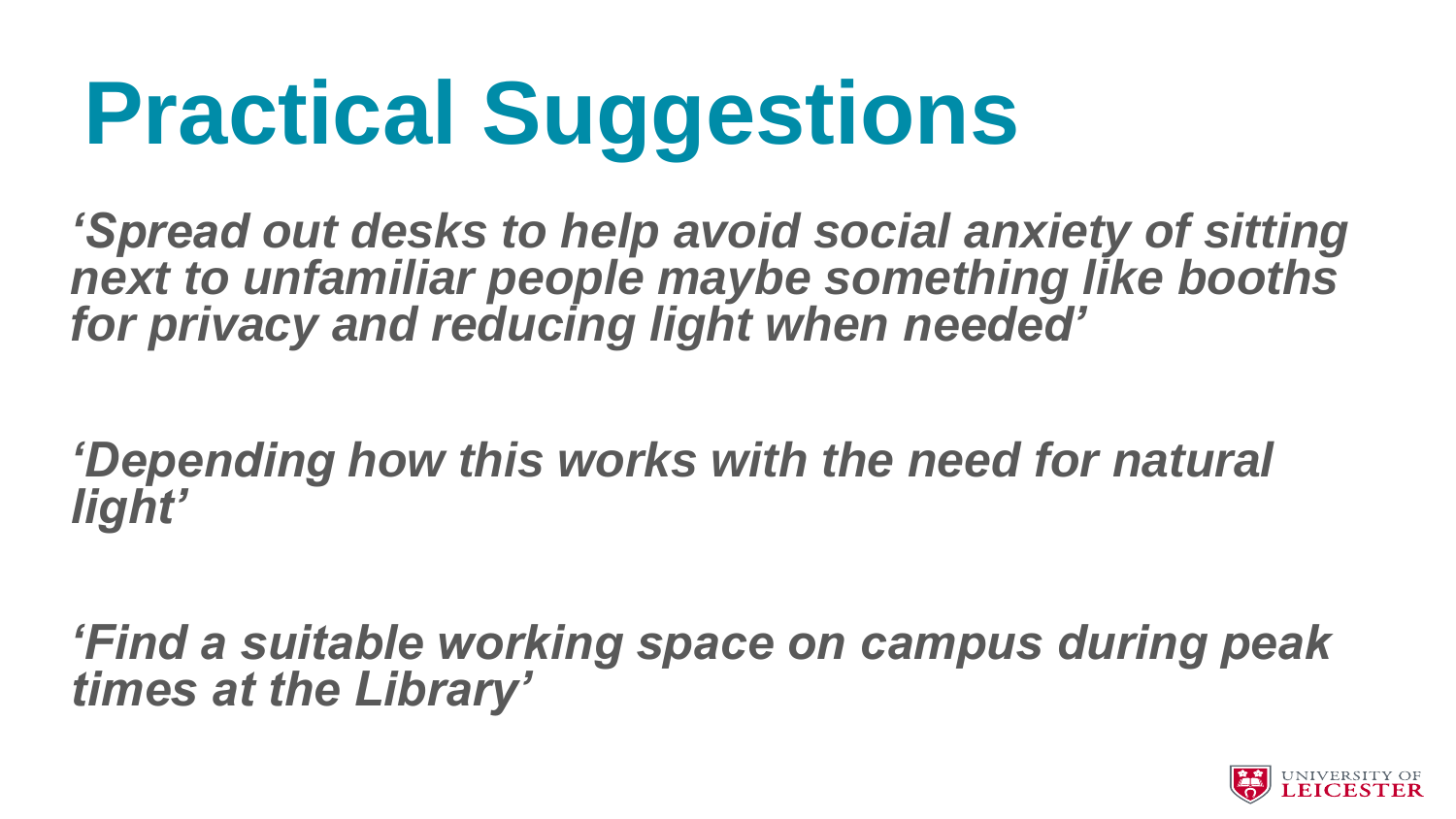## **Pilot Study Space**



**Room with Natural Light** 

**Moveable desks** 

**Plenty of room** 

**Quiet and out of the way of general footfall** 

**Great views of Leicester** 

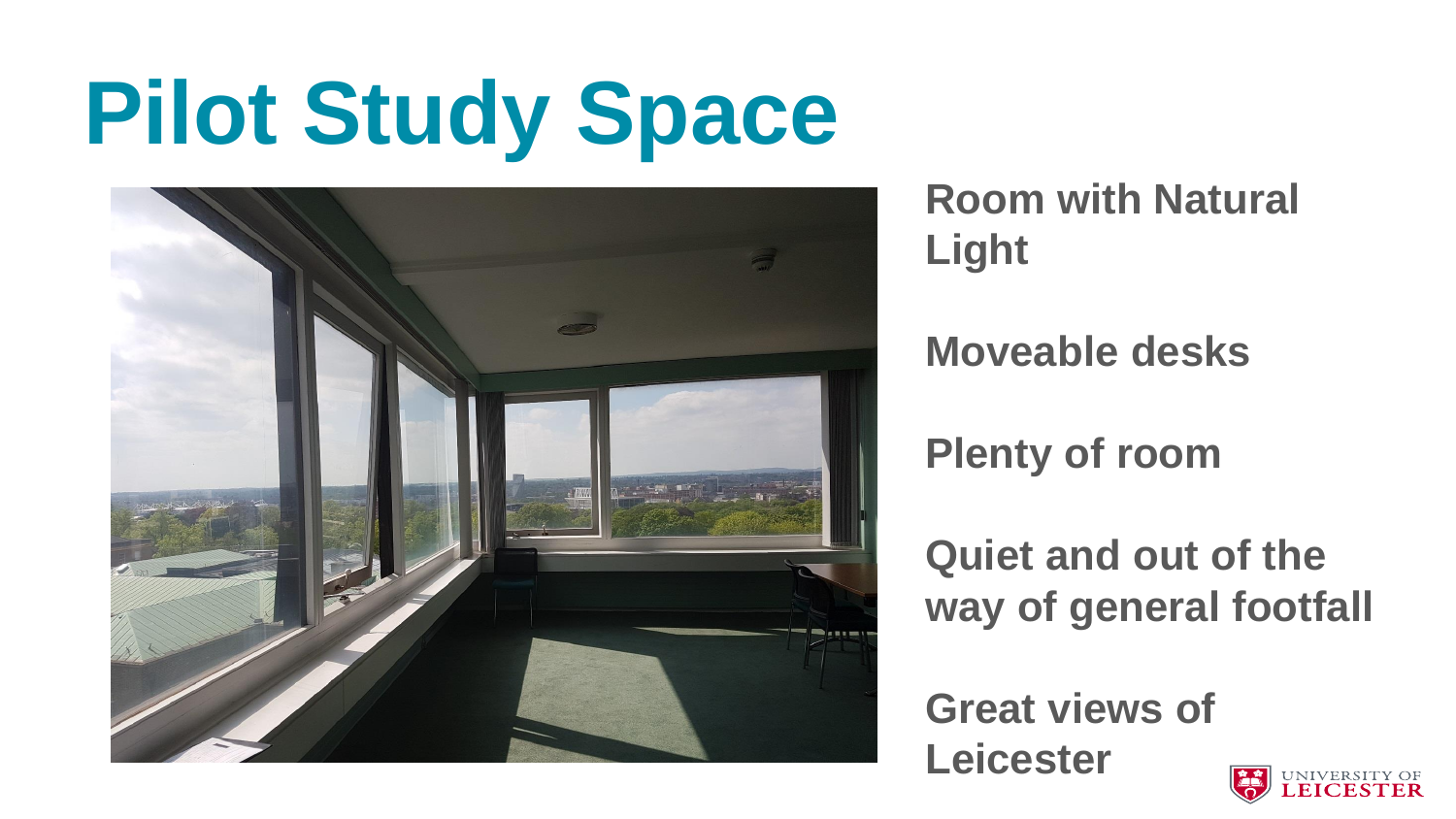# **Training for staff**

**Autism Awareness video, made by the Society, sent to all Library Staff** 

**Q & A session set with staff members in the Library** 

**All supports our Equality and Diversity training** 

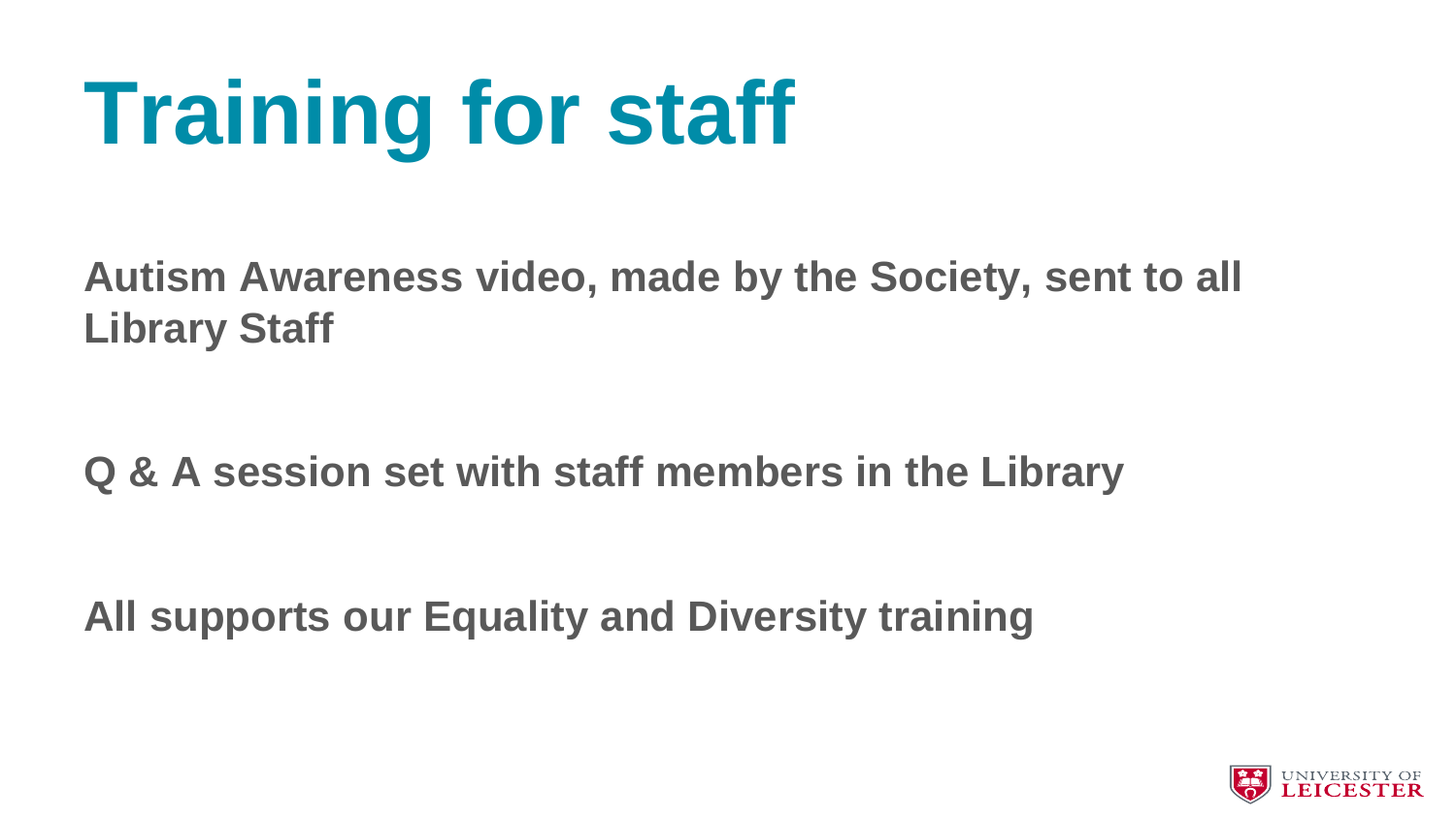# **Moving Forward**

**Evaluating the use of the room** 

**User Testing for our Library Search** 

**Training for staff** 

**Establishing Library training needs of the society**